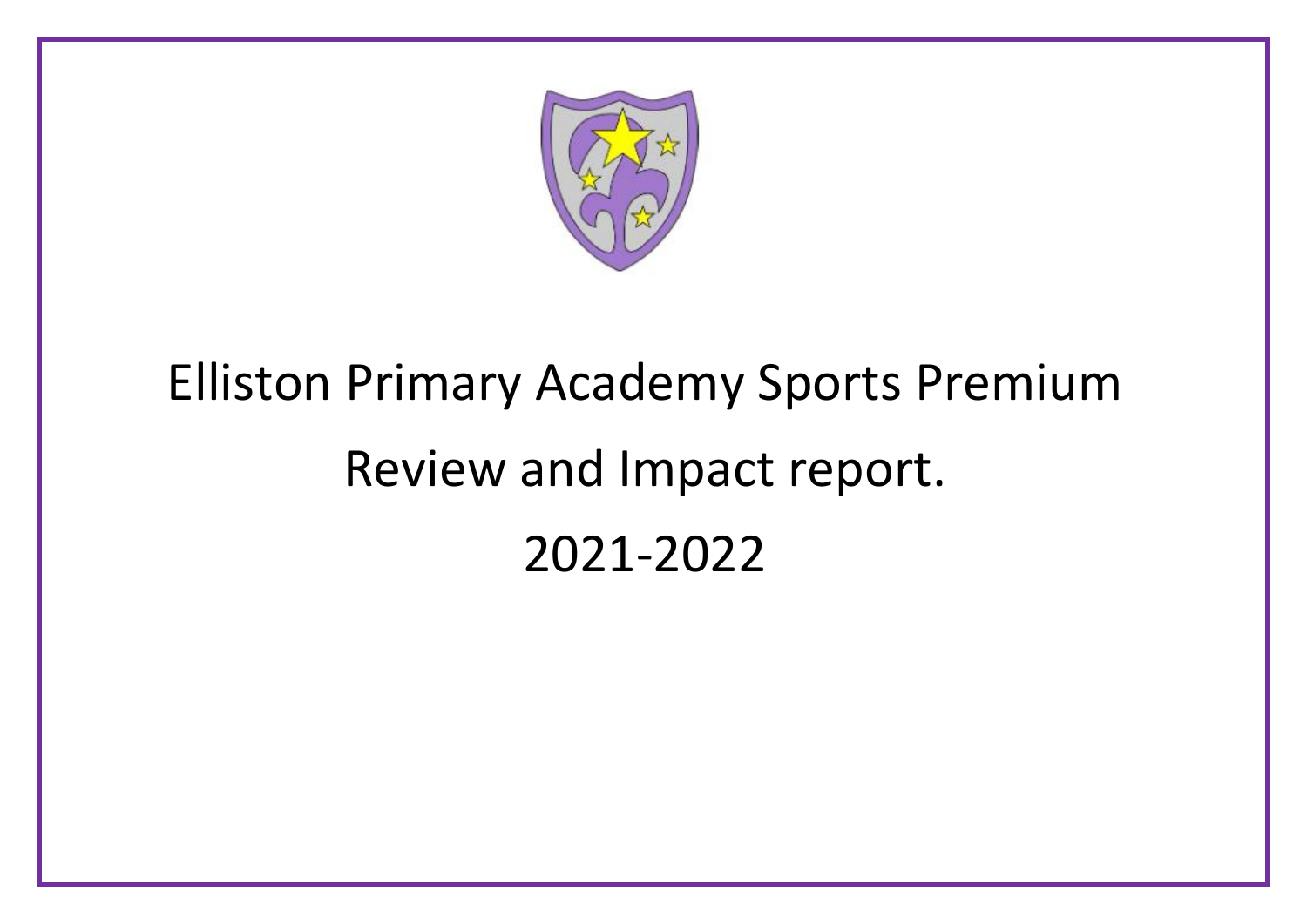| <b>Swimming Data</b>                                                                                                                                                                                                                                                                                                      |        |
|---------------------------------------------------------------------------------------------------------------------------------------------------------------------------------------------------------------------------------------------------------------------------------------------------------------------------|--------|
| What percentage of your current Year 6 cohort swim competently, confidently and proficiently over a distance of atleast 25<br>metres?<br>N.B. Even though your pupils may swim in another year please report on their attainment on leaving primary schoolat the end<br>of the summer term 2021.<br>Please see note above |        |
| What percentage of your current Year 6 cohort use a range of strokes effectively [for example, front crawl, backstrokeand<br>breaststroke]?<br>Please see note above                                                                                                                                                      |        |
| What percentage of your current Year 6 cohort perform safe self-rescue in different water-based situations?                                                                                                                                                                                                               |        |
| Schools can choose to use the Primary PE and sport premium to provide additional provision for swimming but thismust be for<br>activity over and above the national curriculum requirements. Have you used it in this way?                                                                                                | Yes/No |

| Academic Year: 2021/22                                                                                                                                                                       | <b>Total fund allocated:</b>                                                                                                                                                     | Date Updated: December 2021 |        |                                      |
|----------------------------------------------------------------------------------------------------------------------------------------------------------------------------------------------|----------------------------------------------------------------------------------------------------------------------------------------------------------------------------------|-----------------------------|--------|--------------------------------------|
| Key indicator 1: The engagement of all pupils in regular physical activity – recommendation that primary school pupils<br>undertake at least 30 minutes of physical activity a day in school |                                                                                                                                                                                  |                             |        |                                      |
| Intent                                                                                                                                                                                       | Implementation                                                                                                                                                                   |                             | Impact | <b>Sustainability and next steps</b> |
| To increase participation in<br>physical activity and improve<br>fitness.                                                                                                                    | Provide intervention for least active<br>children.<br>Purchase fitness equipment to support<br>sessions<br>Make links with Lincs Inspire - Junior<br>Gym. Offer taster sessions. | £2000                       |        |                                      |
| Grimsby Town football Club to<br>provide physical activity sessions<br>at lunchtime and breakfast club.                                                                                      |                                                                                                                                                                                  | £1000                       |        |                                      |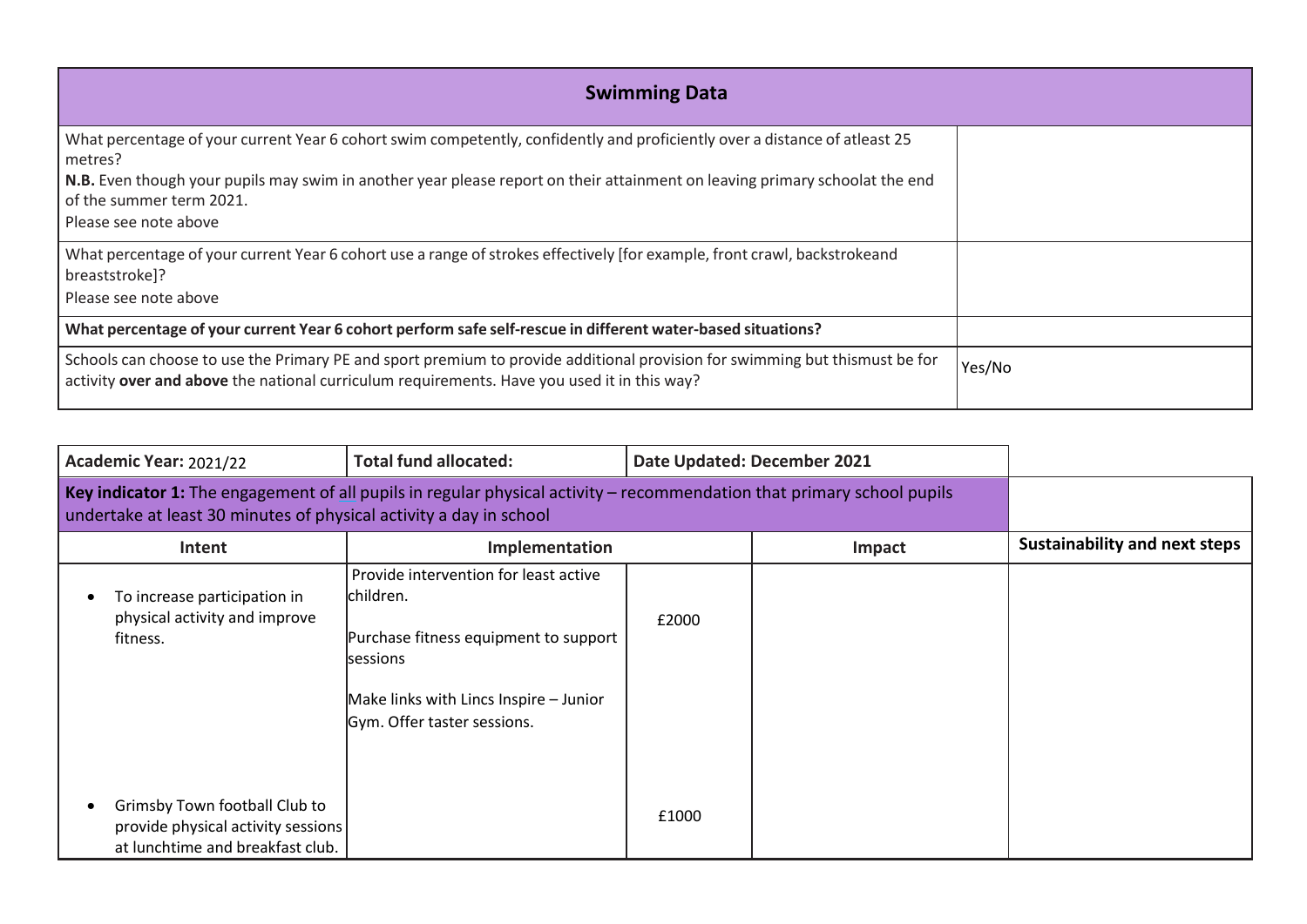| To support the children's<br>physical and mental well-being,<br>as well as physical fitness.                                        | To offer a range of activities during the<br>lunchtime session to develop skills,<br>teamwork, self-esteem and confidence.<br>improved levels of concentration To engage children in regular, cross-<br>curricular physical activity breaks<br>throughout the day (active breaks and<br>mental health and wellbeing).<br>To plan active learning in all areas of<br>the curriculum. | $£500 - resources$<br>to support<br>physical activity<br>in the classroom. |                                                                                                                                                                 |                                                                           |
|-------------------------------------------------------------------------------------------------------------------------------------|-------------------------------------------------------------------------------------------------------------------------------------------------------------------------------------------------------------------------------------------------------------------------------------------------------------------------------------------------------------------------------------|----------------------------------------------------------------------------|-----------------------------------------------------------------------------------------------------------------------------------------------------------------|---------------------------------------------------------------------------|
|                                                                                                                                     | Key indicator 2: The profile of PESSPA being raised across the school as a tool for whole school improvement                                                                                                                                                                                                                                                                        |                                                                            |                                                                                                                                                                 |                                                                           |
| Intent                                                                                                                              | Implementation                                                                                                                                                                                                                                                                                                                                                                      |                                                                            | Impact                                                                                                                                                          | <b>Sustainability and next steps</b>                                      |
| All pupils to take part in 2 hours<br>high quality PE weekly.                                                                       | Timetabled PE sessions. Purchase new<br>equipment to support with the delivery<br>of the new PE scheme of work.                                                                                                                                                                                                                                                                     | £1000                                                                      | All pupils received high quality PE<br>lessons. Improved progression<br>across school in the delivery of PE<br>building on skills from previous year<br>groups. | Develop a more focused<br>assessment tool to be used in KS 1<br>and KS 2. |
| <b>Schools Games outcome -</b><br>support the character<br>development of their young<br>people<br>To train year 5 pupils in sports | Create positive experiences that Pupils trained as sports leaders to<br>deliver playground activities for during<br>the lunchtime session. Purchase new<br>equipment to deliver a range of<br>activities                                                                                                                                                                            | £2000                                                                      |                                                                                                                                                                 |                                                                           |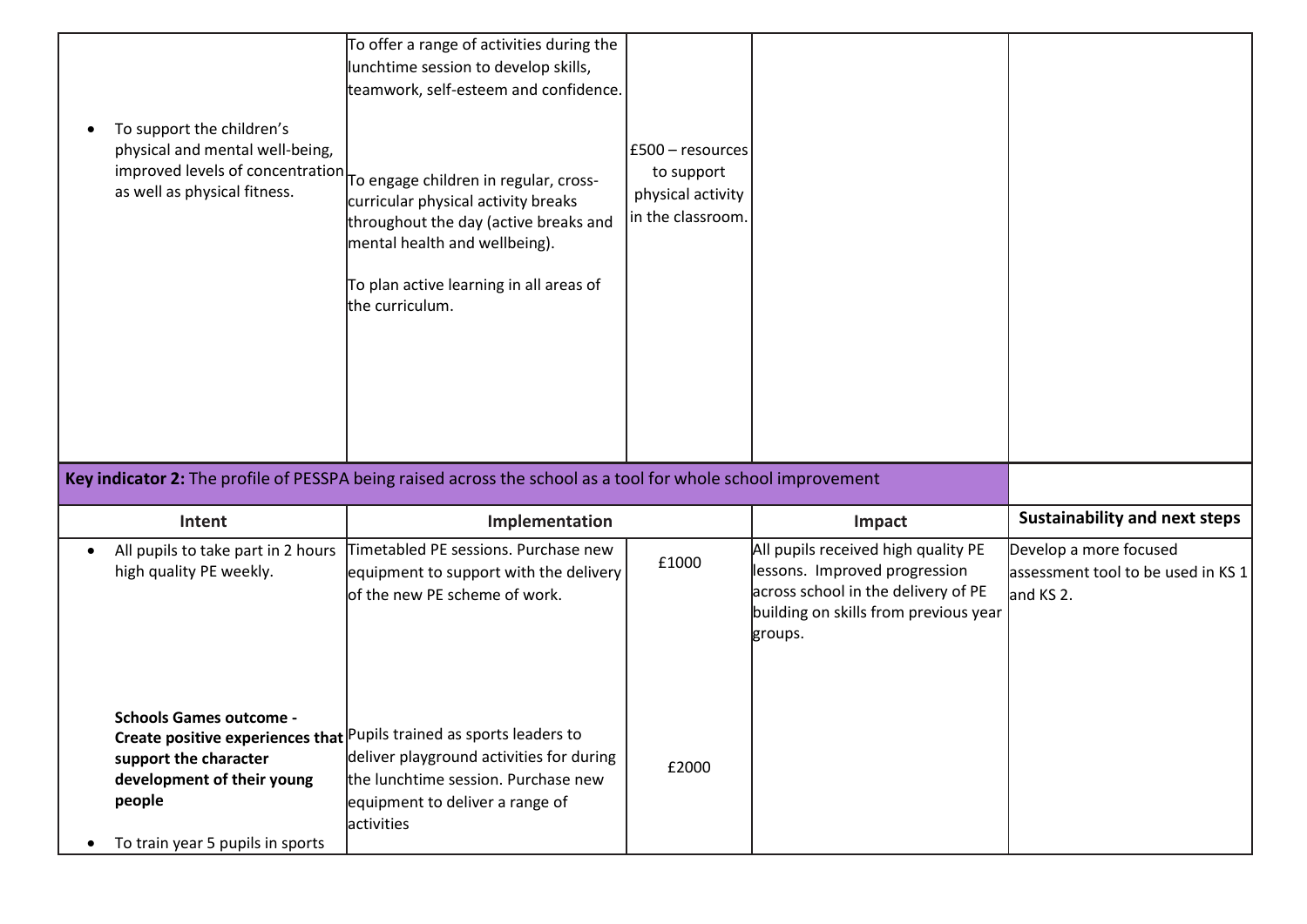| leadership. |                                         |  |
|-------------|-----------------------------------------|--|
|             | Sports leaders to lead warm ups in PE   |  |
|             | sessions and support sports days /      |  |
|             | interschool competitions.               |  |
|             |                                         |  |
|             | To develop pupil confidence and skills  |  |
|             | in sports and PE and give those who are |  |
|             | leaders the opportunity the             |  |
|             | opportunity their skills and pass on    |  |
|             | their expertise to other pupils.        |  |
|             |                                         |  |
|             |                                         |  |
|             |                                         |  |
|             |                                         |  |

| Key indicator 3: Increased confidence, knowledge and skills of all staff in teaching PE and sport                                              |                                                                                                    |        |                                      |
|------------------------------------------------------------------------------------------------------------------------------------------------|----------------------------------------------------------------------------------------------------|--------|--------------------------------------|
| Intent                                                                                                                                         | Implementation                                                                                     | Impact | <b>Sustainability and next steps</b> |
| Professional development<br>opportunities for staff to<br>develop skills and<br>confidence in teaching all<br>aspects of the PE<br>curriculum. | SSP membership<br><b>costs</b><br>Support from<br>Owen Denovan<br>(SSP) in specific<br>areas of PE |        |                                      |
|                                                                                                                                                | Equipment to<br>deliver curriculum<br>effectively - £500                                           |        |                                      |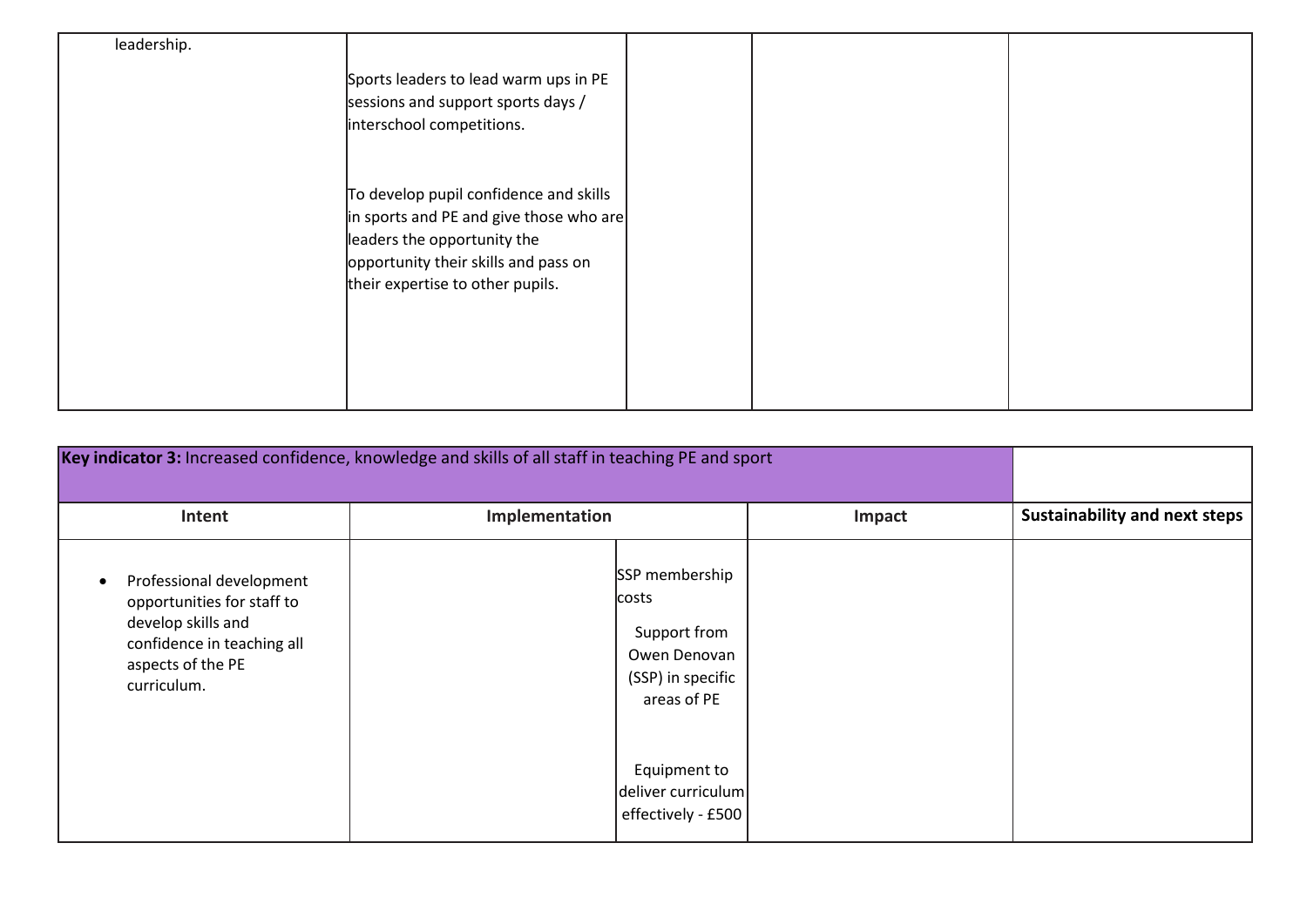|                                                                                                                         | Implementation of the new PE<br>scheme of work. Cycle A<br>Purchase of essential<br>equipment and resources to<br>enable a wide variety of sports<br>to be taught effectively.<br>Staff to attend CPD<br>opportunities through the<br>NELSSP.<br>PE lead to support staff as<br>needed. |       |        |                                      |
|-------------------------------------------------------------------------------------------------------------------------|-----------------------------------------------------------------------------------------------------------------------------------------------------------------------------------------------------------------------------------------------------------------------------------------|-------|--------|--------------------------------------|
|                                                                                                                         | Key indicator 4: Broader experience of a range of sports and activities offered to all pupils                                                                                                                                                                                           |       |        |                                      |
|                                                                                                                         |                                                                                                                                                                                                                                                                                         |       |        |                                      |
| Intent                                                                                                                  | Implementation                                                                                                                                                                                                                                                                          |       | Impact | <b>Sustainability and next steps</b> |
| To raise standards in swimming.<br>$\bullet$<br>For all children to achieve 25 metres<br>before leaving primary school. | To provide additional swimming<br>lessons to year 3 and year 5.                                                                                                                                                                                                                         | £6500 |        |                                      |